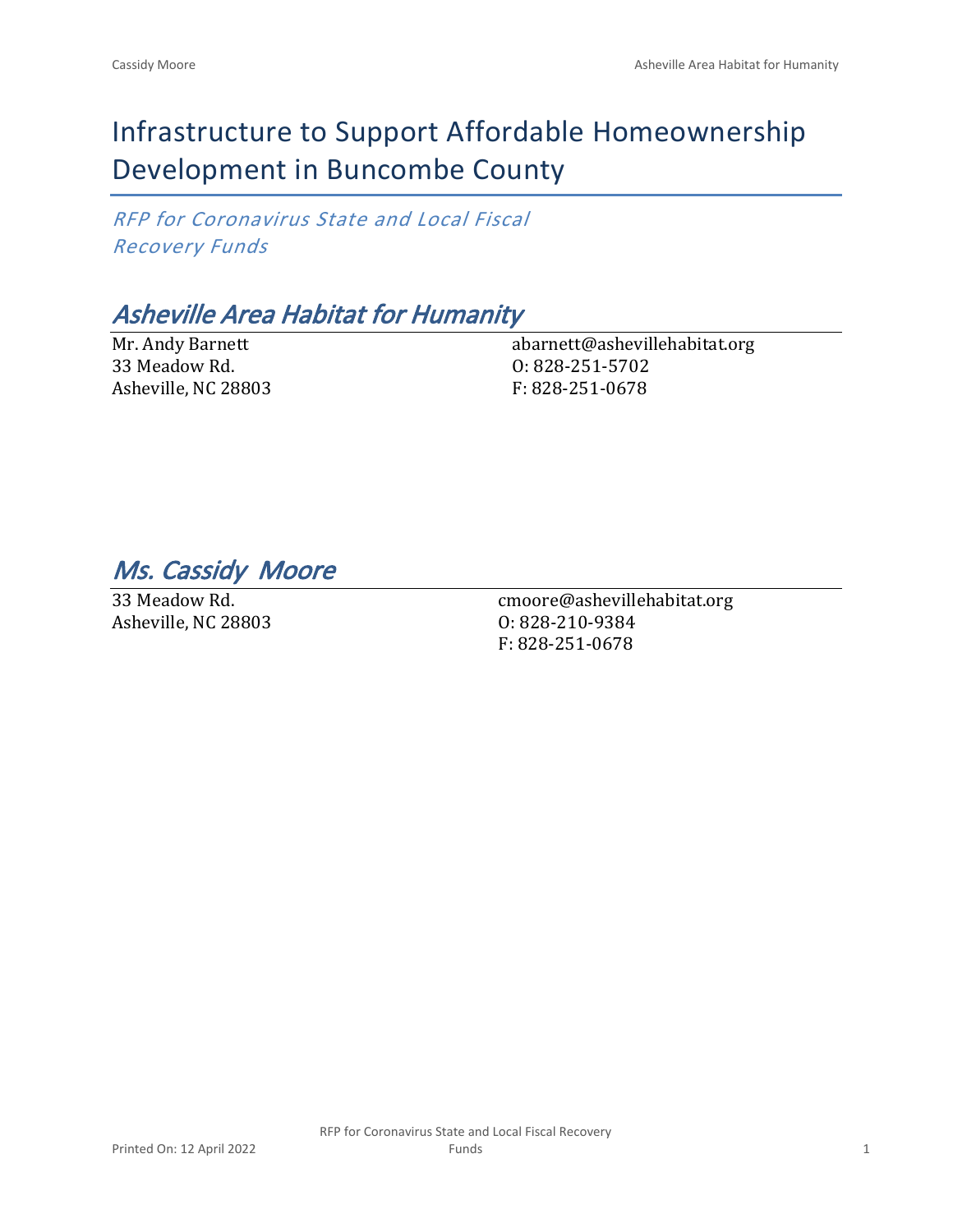# Application Form

### *Question Group*

Buncombe County requests proposals for projects to help the community recover from and respond to COVID-19 and its negative economic impacts.

Buncombe County has been awarded \$50,733,290 in Coronavirus State and Local Fiscal Recovery Funds (Recovery Funding), as part of the American Rescue Plan Act. To date, Buncombe County has awarded projects totaling \$23,093,499, leaving a balance of \$27,639,791 available to award.

Visit [http://www.buncombecounty.org/recoveryfundinghttp://www.buncombecounty.org/recoveryfundingwww.b](http://www.buncombecounty.org/recoveryfunding) [uncombecounty.org/recoveryfundinghttp://www.buncombecounty.org/recoveryfundinghttp://www.buncombeco](http://www.buncombecounty.org/recoveryfunding) [unty.org/recoveryfundinghttp://www.buncombecounty.org/recoveryfundinghttp://www.buncombecounty.org/re](http://www.buncombecounty.org/recoveryfunding) [coveryfunding](http://www.buncombecounty.org/recoveryfunding) for details.

This infusion of federal resources is intended to help turn the tide on the pandemic, address its economic fallout, and lay the foundation for a strong and equitable recovery.

Buncombe County is committed to investing these funds in projects that:

- Align to county strategic plan and community priorities
- Support equitable outcomes for most impacted populations
- Leverage and align with other governmental funding sources
- Make best use of this one-time infusion of resources
- Have a lasting impact

Proposals shall be submitted in accordance with the terms and conditions of this RFP and any addenda issued hereto.

Click [here](https://www.buncombecounty.org/common/purchasing/Buncombe%20Recovery%20Funding%20RFP%202022.pdf) for the full terms and conditions of the RFP

#### **Organization Type\***

Nonprofit

#### **Nonprofit documentation**

If nonprofit, attach IRS Determination Letter or other proof of nonprofit status.

501c3\_Letter\_0028-1073\_2020.pdf

#### **Name of Project.\***

Infrastructure to Support Affordable Homeownership Development in Buncombe County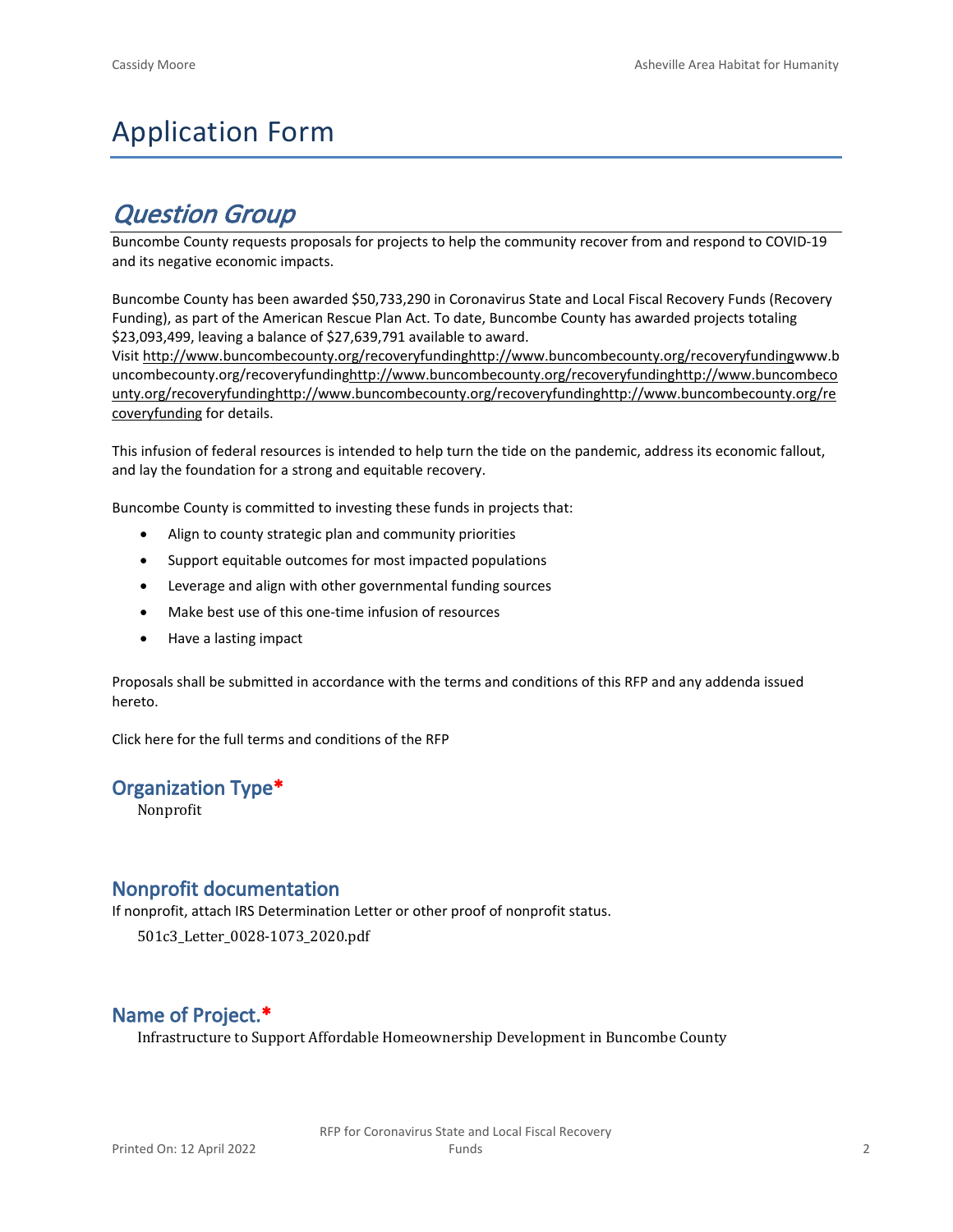#### **New/Updated Proposal\***

Is this a new project proposal or an updated version of a proposal submitted during the earlier (July 2021) Recovery Funding RFP?

Updated version of previously submitted proposal

#### **Amount of Funds Requested\***

\$1,978,000.00

#### **Category\***

Please select one:

- Affordable Housing
- Aging/Older Adults
- Business Support/Economic Development
- Environmental/Climate
- Homelessness
- K-12 Education
- Infrastructure and/or Broadband
- Mental Health/Substance Use
- NC Pre-K Expansion
- Workforce

Assistance to households

#### **Brief Project Description\***

Provide a short summary of your proposed project.

Asheville Area Habitat for Humanity (AAHH) requests \$1,978,000 to help fund infrastructure costs of AAHH's New Heights Phase II development. This one-time infusion of funds will ensure an equitable, sustainable COVID-19 recovery, preparing AAHH's Buncombe County land for the development of 46 affordable, energy-efficient homes for 46 vulnerable, low-income households, particularly BIPOC households, female-headed households, and older adult households, living in unaffordable, substandard housing conditions during the pandemic.

AAHH will install infrastructure, including roads, sidewalks, and sewers, for 46 homes located at 1773 Old Haywood Road, within a QCT in Buncombe County. After infrastructure work is completed, AAHH will build the energy-efficient homes utilizing volunteer labor and will sell all 46 homes through affordable mortgages to households earning ≤80% of AMI.

By fully funding this request, Buncombe County will have supported all 98 homes in New Heights.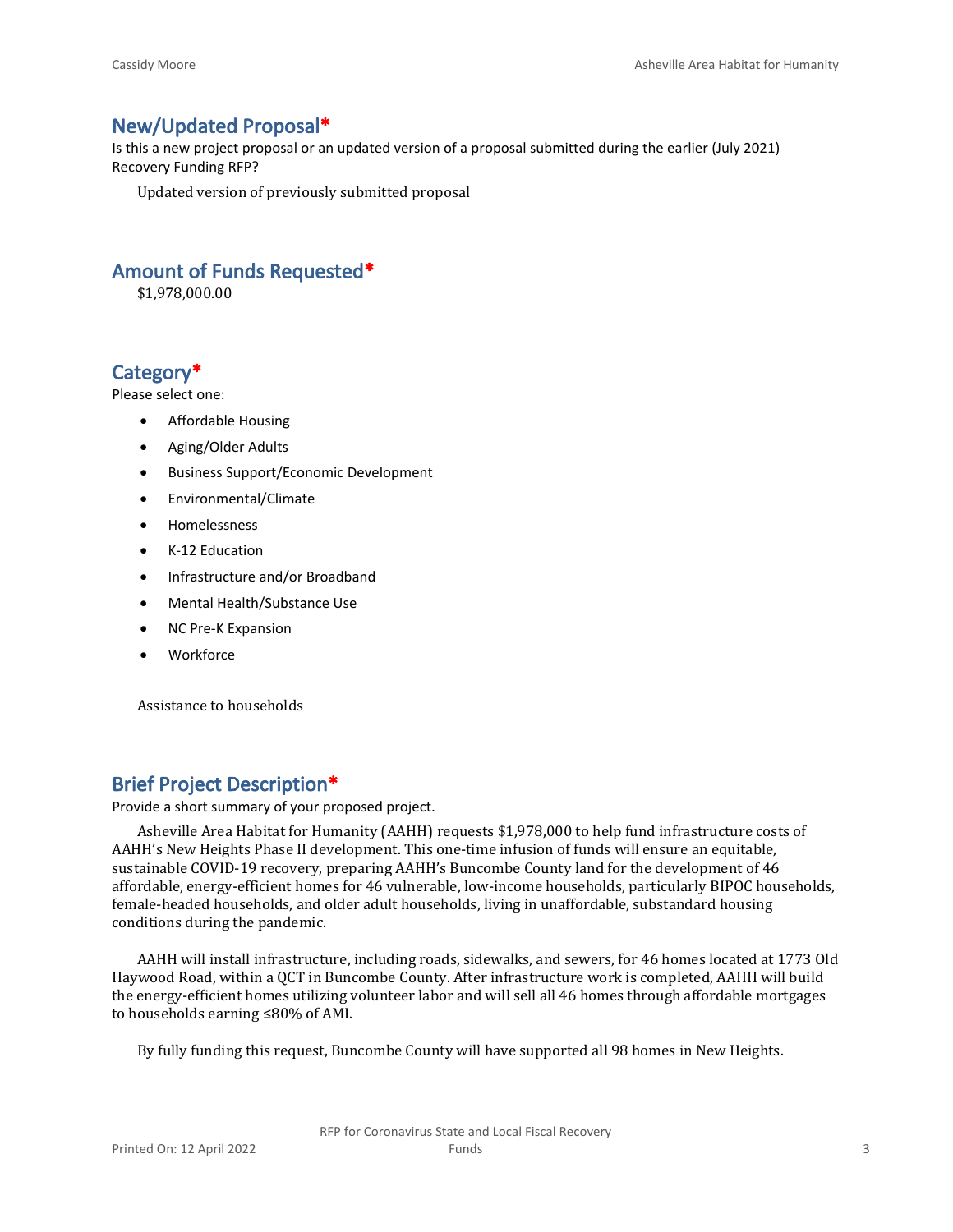#### **Project Plan\***

Explain how the project will be structured and implemented, including timeframe.

As the home builder with the most Green Built-certified homes in the state of North Carolina, Asheville Habitat is a proven leader in sustainable residential construction. Through Homeownership, Affordable Mortgage Lending, Homebuyer Empowerment Coursework, and Volunteer Engagement Programs, AAHH builds affordable, energy-efficient 1-4-bedroom houses and townhomes using volunteer labor, and sells them to qualifying buyers who repay an affordable mortgage. Habitat homebuyers have household incomes ≤80% AMI and must have lived or worked in Buncombe County for a minimum of 12 months prior to application. Habitat homebuyers complete 200 hours of "sweat equity," per adult, building their homes and the homes of their neighbors and completing homebuyer empowerment coursework in money management, home maintenance, predatory lending, mortgage origination, and more, to gain tools for long-term financial planning and successful homeownership.

The \$1,978,000 requested will fund the infrastructure for 46 of the 60 units in Phase II of New Heights. The first round of ARPA funds awarded to AAHH is funding the infrastructure for the other 14 homes in New Heights Phase II. Amidst the public health crisis, this one-time infusion of funds will help build more safe, affordable homes faster for low-income Buncombe County residents impacted by COVID-19.

The timeline for Phase II infrastructure in AAHH's 98-home New Heights neighborhood is:

-January 2022-June 2022 – Site Design/Engineering

-July 2022-October 2022 – Plan Review/Permitting

-November 2022-January 2023 – Bid prep/Contracting

-April 2023-April 2024 – Infrastructure Development

-April 2024-September 2024 – Infrastructure Closeout

-January 2025-August 2029 – Construction of 60 units

#### **Statement of Need\***

Describe the need that this project will address. Include data to demonstrate the need, and cite the source of the data.

Buncombe County is facing an unprecedented affordable housing crisis due to rapid population growth, stark income gaps, a preponderance of low-wage service-industry jobs, rising housing costs, and a history of racial inequity. The 2021 WNC Housing Needs Assessment indicates that 48.5% of Buncombe County renter households are cost burdened, paying more than 30% of their income on housing, while 19.4% are severely cost burdened, paying more than half of their income on housing. There are 30,542 Buncombe County residents living in poverty (12.3% of population). Tens of thousands of local households experience a constant burden of uncertainty, stress, and fear due to unaffordable, substandard housing and barriers to affordable financing. These families are unable to afford essential expenses, forcing trade-offs between food, healthcare, heating, and other basic needs.

In Buncombe County, 94% of homeowner households are white, while only 6% are households of color. The pandemic has exacerbated the housing crisis and racial homeownership gap, as local residents, particularly those in the lowest-wage sectors, face unemployment and eviction while affluent newcomers are relocating to escape larger cities. Buncombe County is one of the most rapidly gentrifying U.S. counties, with local workers priced out of housing. Further, construction costs are skyrocketing with lumber prices tripling over the past year, adding more than \$20,000 to each home AAHH builds.

Access to safe, affordable housing is a powerful social determinant of health. Children living in unsafe, substandard housing conditions move frequently, suffer mental stress, and struggle in school, limiting their access to higher education and job opportunities over the course of their lives. Affordable homeownership is a crucial foundation for helping low-income families recover from the current economic and health crisis.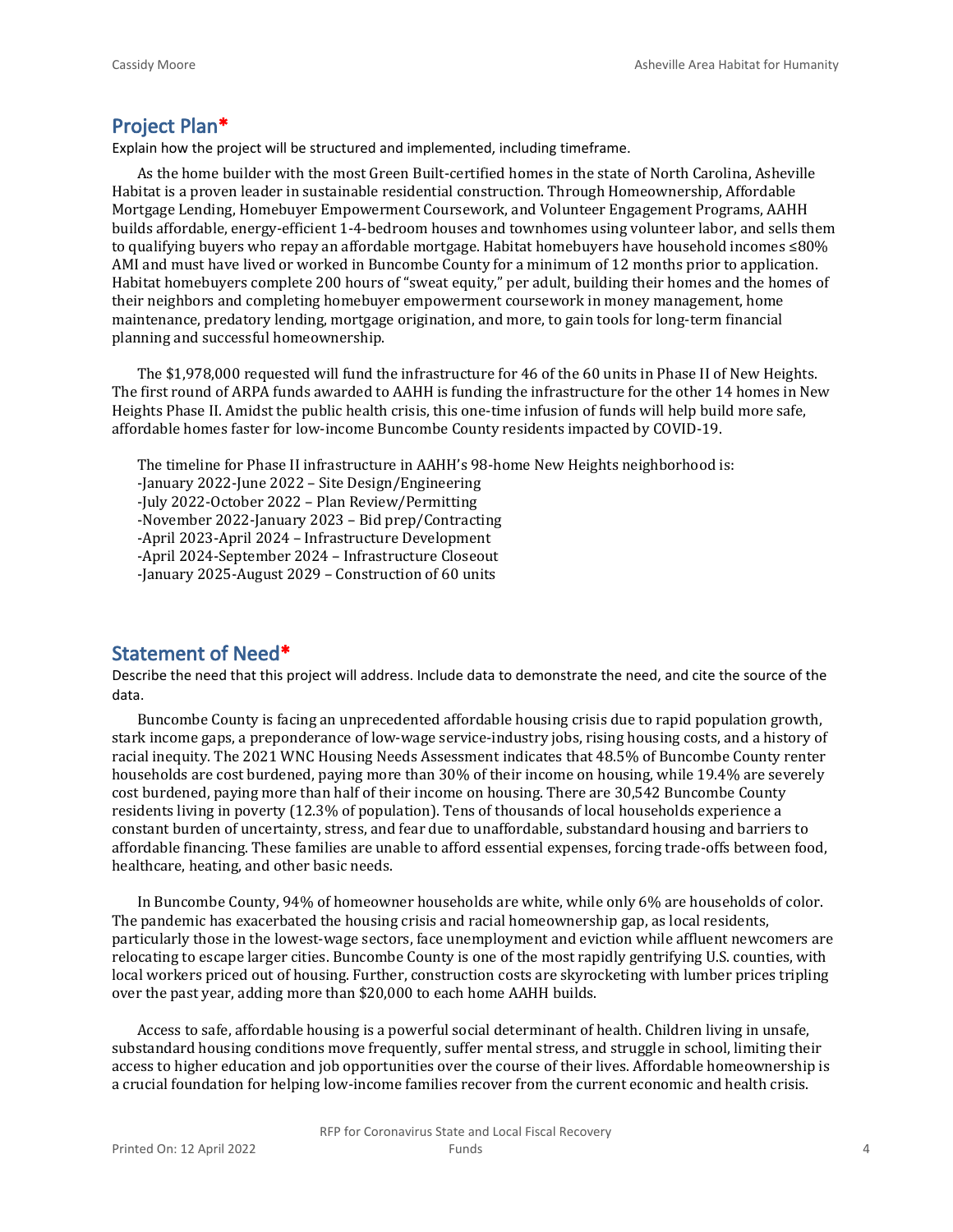#### **Link to COVID-19\***

Identify a health or economic harm resulting from or exacerbated by the public health emergency, describe the nature and extent of that harm, and explain how the use of this funding would address such harm.

The impacts of COVID-19 on the health and security of US residents have been widespread, but have disproportionately affected low-income and BIPOC communities. According to the Center on Budget and Policy Priorities' COVID Hardship Watch series, "These disproportionate impacts reflect harsh, longstanding inequities — often stemming from structural racism — in education, employment, housing, and health care that the current crisis is exacerbating."

A 2019 report by the National Center for Healthy Housing revealed that 40% of homes in US metropolitan areas had at least one health and safety hazard. In Buncombe County, more than 3,500 households are living in substandard housing. When a low-income family is living in substandard conditions, sheltering-in-place orders only increase instability, stress, and vulnerability. A November 2020 cross-sectional analysis of county-level data for 3,135 US counties investigated the relationship of poor housing conditions with incidence and mortality of COVID-19 (Ahmad, Erqou, Shah, Nazir, Morrison, Choudhary, Wu). This study revealed that with each 5% increase in percent of households with poor housing conditions, there was a 50% higher risk of COVID-19 incidence and a 42% higher risk of COVID-19 mortality.

AAHH's use of ARPA funding will address Buncombe County's affordable housing crisis, exacerbated by the pandemic, by helping fund the infrastructure costs for the development of 46 affordable, energy-efficient new homes for low-income Buncombe County residents who have been living in unaffordable, substandard conditions. The local fair market rent for a 3-bedroom home is \$1,751, while the average monthly mortgage paid by AAHH homeowners is \$585. This project will address Buncombe County's racial homeownership and wealth gaps, utilizing a one-time infusion of funds to ensure an equitable, sustainable COVID-19 recovery for residents most impacted by the crisis. Now more than ever, a safe, stable home is the best medicine.

#### **Population Served\***

Define the population to be served by this project, including volume and demographic characteristics of those served.

This project will provide the infrastructure for 46 new, affordable Habitat homes to be sold to 46 lowincome Buncombe County families who have been living in unaffordable, substandard housing conditions during the pandemic. AAHH creates a path to homeownership for vulnerable populations, particularly BIPOC families, female-headed households, older adults, and people with disabilities, helping close the wealth gap for households facing economic barriers. AAHH estimates that of the 46 future homeowner households to be served through this project, 23 (50%) will be BIPOC households, 34 (75%) will be female-headed households, and 9 (20%) will be older adults or people with disabilities.

Habitat homebuyers have incomes ≤80% AMI, working low-wage, service-industry jobs, in industries such as public safety, K-12 education, food and beverage, hospitality, and healthcare. The future homeowners of New Heights Phase II represent front-line workers who have been fulfilling essential duties in at-risk industries during the pandemic. AAHH will qualify future homeowners utilizing a proven application process that requires applicants to demonstrate residency, need for housing, ability to pay, and willingness to partner with AAHH.

AAHH works with the Asheville Housing Authority's Family Self-Sufficiency Program to accept housing choice vouchers for homeowner mortgage payments. Additionally, AAHH recently revised the organization's criminal background policy to help overcome the collateral consequences of over-policing and mass incarceration. AAHH implements an Affirmative Marketing Plan for all programs, advertising in print, online, on the radio, through direct mailings and social media, and through community partnerships. AAHH also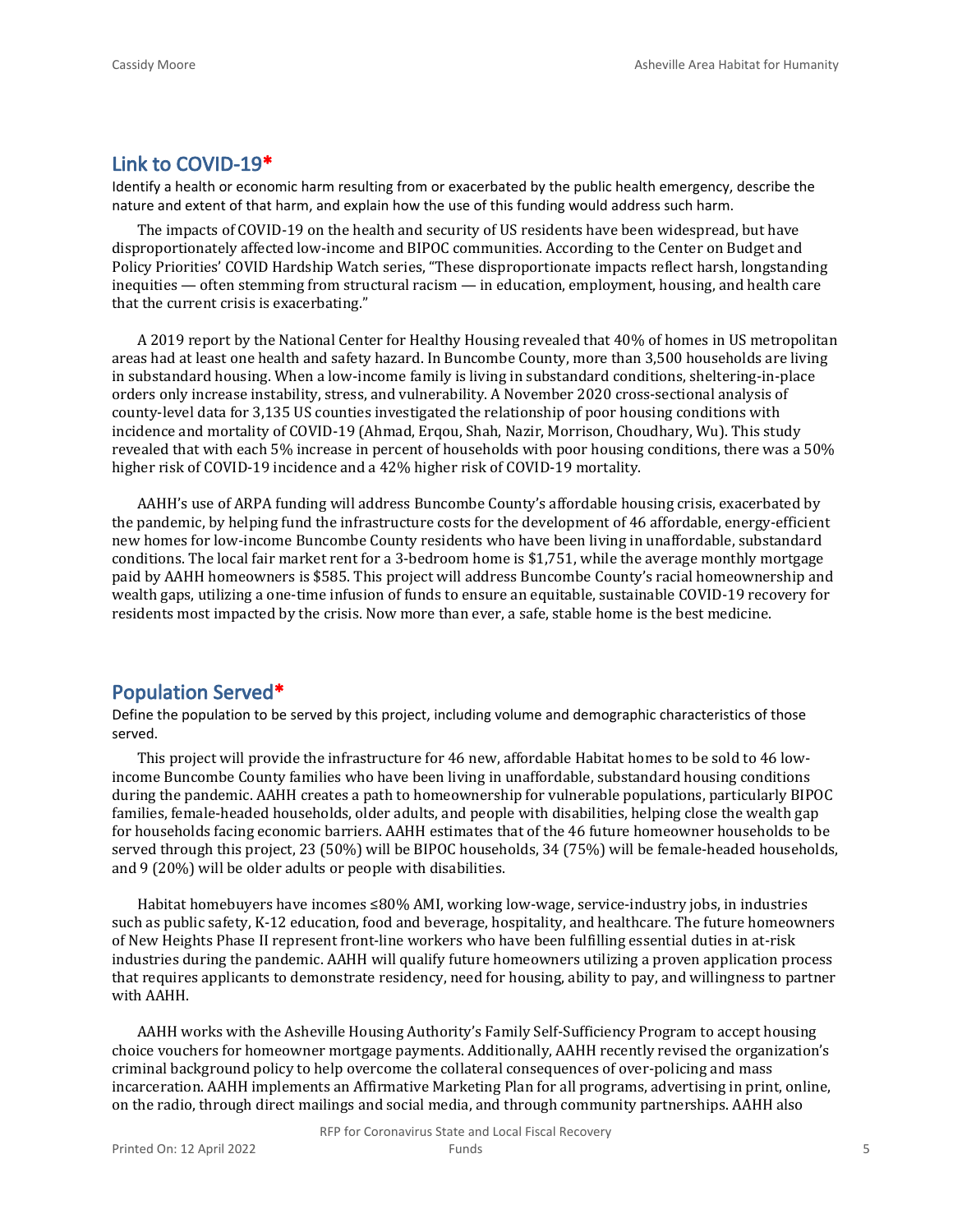receives many applicants through Habitat homeowner referrals. The AAHH Board of Directors approves each homeowner application "blindly" without any documentation that would establish racial or ethnic backgrounds.

#### **Results\***

Describe the proposed impact of the project. List at least 3 performance measures that will be tracked and reported. If possible, include baselines and goals for each performance measure.

The impact of this project will be safe, affordable homeownership for 46 low-income Buncombe County families living in unaffordable, substandard housing conditions. AAHH will track and report on the following performance measures:

- 1) Forty-six construction-ready home sites are completed by October 2024
- 2) Forty-six low-income households can be served once construction is complete by August 2029
- 3) Infrastructure completed on a 98-home neighborhood by October 2024

AAHH reduces the cost of homeownership and makes it possible for historically excluded residents to access quality housing. With affordable mortgages, families who partner with AAHH have the ability to prioritize investing in their families' health and wellness. Furthermore, providing safe, affordable housing for cost-burdened households frees up resources for nutritious food and health care and addresses overcrowding to minimize the spread of respiratory infectious diseases.

According to The Center for Housing Policy, safe, affordable housing reduces health problems associated with poor quality housing; improves health for individuals with chronic illness or disabilities, including older adults; frees up family resources for nutritious food and healthcare, and reduces exposure to infectious diseases. A safe, stable home provides children improved mental and physical health, resulting in fewer school absences, higher grades, better socialization, and opportunities for higher education. AAHH homeowners pay affordable mortgage payments, enabling families to improve health, pursue opportunities, and enjoy greater financial stability. AAHH believes that everyone deserves a decent place to live and that affordable Habitat homeownership plays a critical role in an equitable and sustainable COVID-19 recovery and in creating and preserving strong, stable communities.

#### **Evaluation\***

Describe the data collection, analysis, and quality assurance measures you will use to assure ongoing, effective tracking of contract requirements and outcomes.

AAHH will collect and analyze the following quality assurance measures to track contract requirements and outcomes:

- -Execution of contracts with contractors who will install infrastructure for New Heights Phase II
- -Completion of infrastructure work at New Heights Phase II by October 2024
- -Number of build-ready sites ready for affordable Habitat home construction by October 2024

#### **Equity Impact\***

How will this effort help build toward a just, equitable, and sustainable COVID-19 recovery? How are the root causes and/or disproportionate impacts of inequities addressed?

This effort will help build toward a just, equitable, and sustainable COVID-19 recovery by providing 46 build-ready sites for the construction of 46 affordable homes low-income Buncombe County households. New Heights will become home to 98 Buncombe County households earning ≤80% AMI. These future Habitat

RFP for Coronavirus State and Local Fiscal Recovery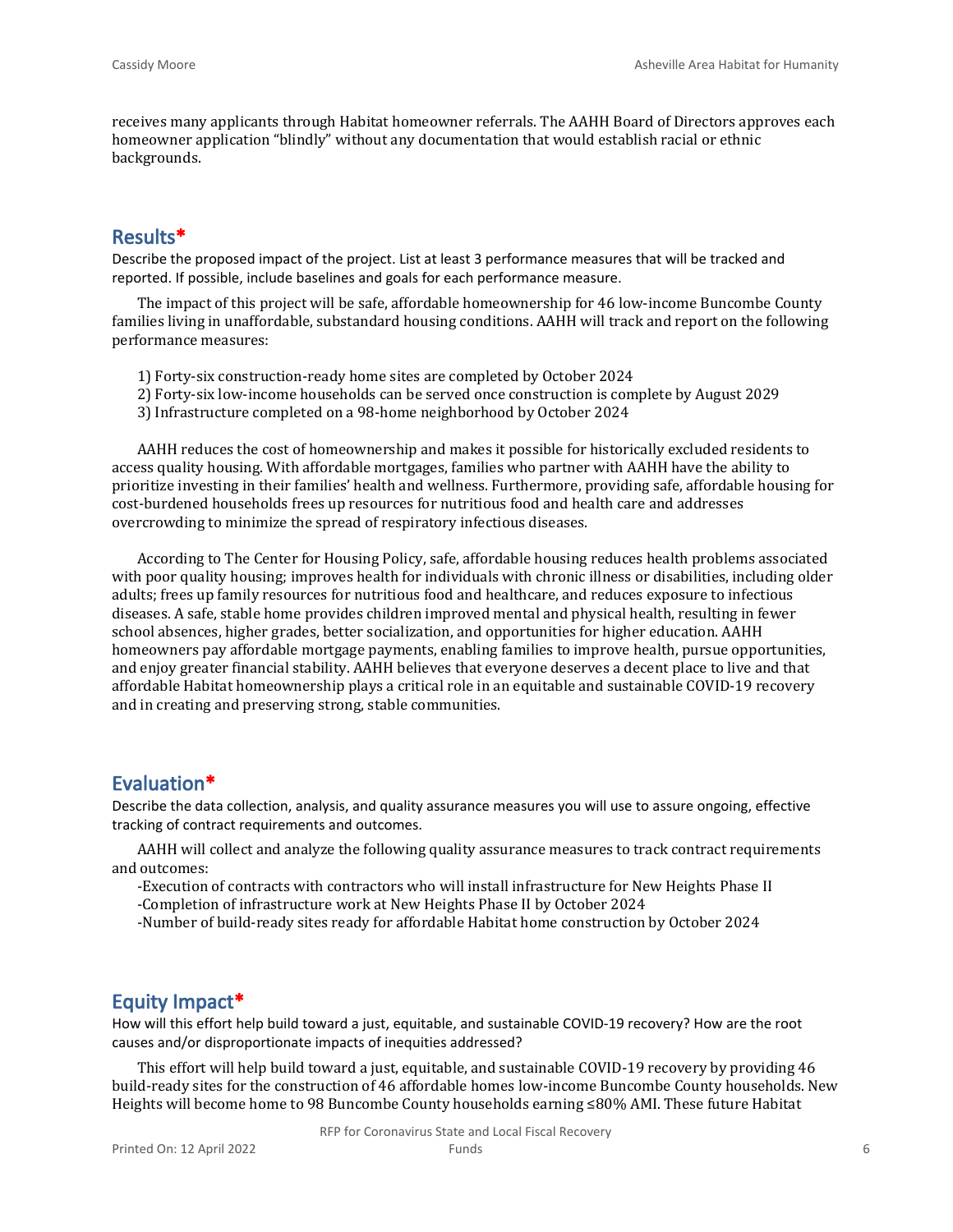homeowners are the backbone of the Asheville area's tourism and retirement-oriented economy, those who increasingly find housing affordable only in more isolated areas or overcrowded and substandard conditions.

This effort supports the goals of Buncombe County's Racial Equity Action Plan, seeking to improve housing outcomes for the most impacted communities. By supporting this project, Buncombe County will target funding to address specific affordable housing needs for BIPOC populations across all age groups. This effort will support Buncombe County's goal of collaborating with community partners to create affordable housing for BIPOC populations and address barriers to fair housing. Finally, this effort will provide BIPOC populations with access to safe, affordable, energy-efficient housing, expanding rates of BIPOC homeownership.

AAHH builds energy-efficient, affordable homes with low-income residents and volunteers and addresses economic inequities through careful underwriting, extensive education, focused partnerships with homebuyers, and affordable mortgage terms. For the first time, households who cannot qualify for a conventional mortgage can buy safe, affordable homes. While people of color comprise 10.5% of the Buncombe County's population, 50% of AAHH homebuyers in the last 5 years have been BIPOC households. AAHH's programs play a critical role in helping families break the cycle of generational poverty and achieve financial security. Habitat homeownership helps bridge Buncombe County's catastrophic racial homeownership gap, making homeownership possible for those excluded from the region's economic growth and combatting a legacy of discrimination.

#### **Project Partners\***

Identify any subcontractors you intend to use for the proposed scope of work. For each subcontractor listed, indicate:

1.) What products and/or services are to be supplied by that subcontractor and;

2.) What percentage of the overall scope of work that subcontractor will perform.

Also, list non-funded key partners critical to project.

AAHH advertises and conducts a public bidding process for completion of land development and infrastructure for all new Habitat neighborhoods. The result of that process is to select the lowest bidding contractor who will be responsible for all aspects of the land development phase of the project. The selected contractor is responsible for selection, negotiation, and contracting of any subcontractors to be used on the project. The contractor is also responsible for holding subcontractors to all requirements of the contract with AAHH. Depending on the capabilities of the contractor selected for the project, various aspects of the project may or may not be subcontracted. AAHH will be the owner/developer during the infrastructure stage of AAHH's projects. AAHH becomes the contractor after infrastructure is complete and vertical construction begins after pulling the first building permit.

AAHH will open the request for bids for New Heights Phase II in Quarter 1 of Calendar Year 2023.

There are no non-funded key partners for the infrastructure phase of this project. Once construction of units begins, AAHH's key partners including the North Carolina Housing Finance Agency, OnTrack Financial, other non-profit partners, and AAHH's community of 2,350+ volunteers will be critical to the project.

#### **Capacity\***

Describe the background, experience, and capabilities of your organization or department as it relates to capacity for delivering the proposed project and managing federal funds.

AAHH was founded in 1983 as the first Habitat affiliate in North Carolina. Now the largest builder of Green Built homes in the state, AAHH has constructed more than 359 affordable homes and completed over

RFP for Coronavirus State and Local Fiscal Recovery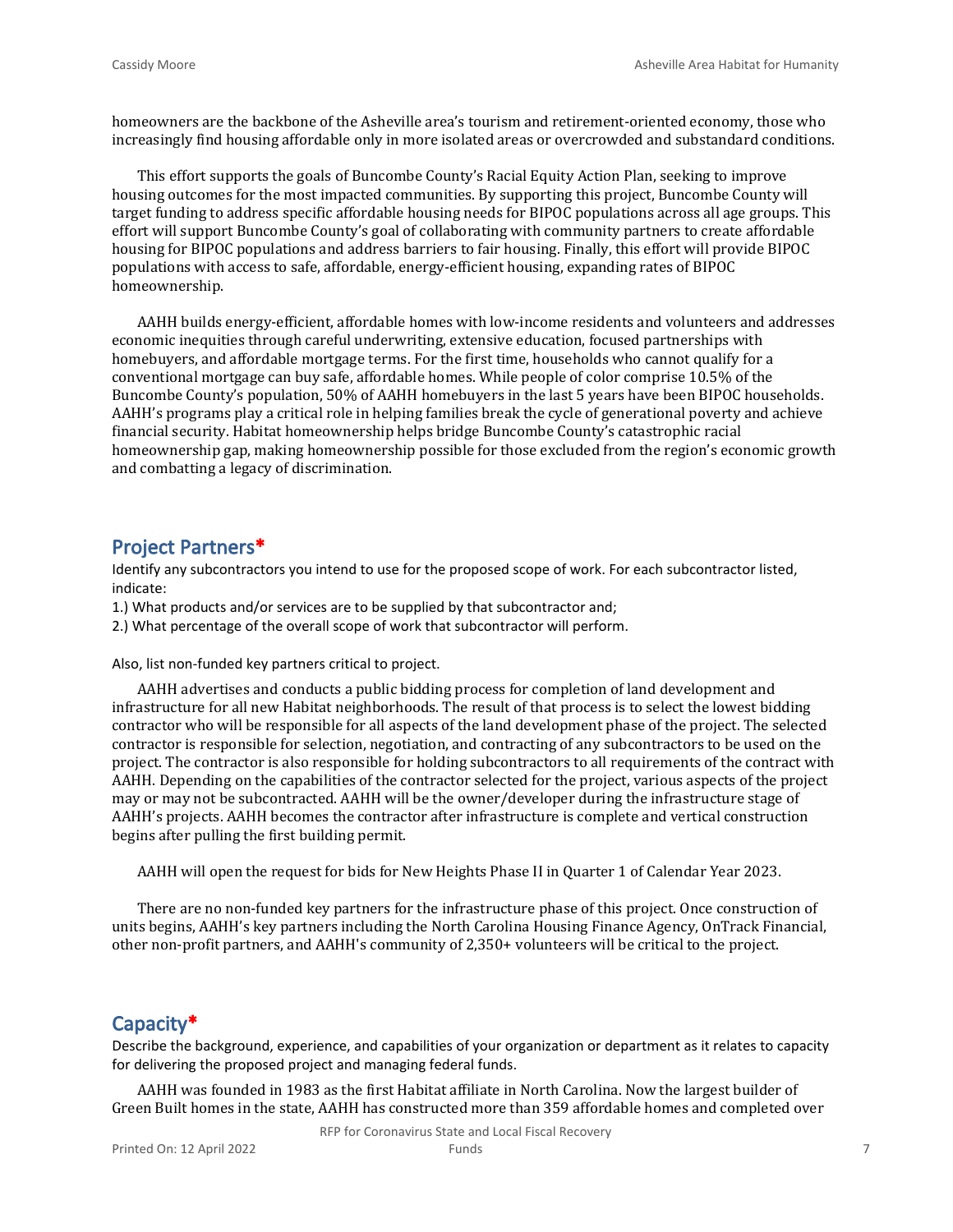450 home repair projects, helping over 2,000 WNC residents achieve strength, stability, and self-reliance through shelter. AAHH's transformational approach will lead to the expected results, from underwriting through closing, providing homebuyer education, building homes with the homebuyers and volunteers, and financing mortgages. This comprehensive model is unique in the housing industry, ensuring homebuyers have skills to succeed.

AAHH has a long history of managing local (Buncombe County AHSP), state (NCHFA, HCCBG), and federal (HOME, SHOP, CDBG) funding to address the affordable housing crisis. As a Charity Navigator 4-star nonprofit, AAHH has a decades-long standing commitment to transparent financial accountability and sustainability. Sixty percent of AAHH's revenue is from earned sources, including AAHH's two ReStores and returning Habitat homeowner mortgage payments and home repair loan payments. Furthermore, AAHH's Fund Development team is committed to raising more than \$4.3M in FY22 from individuals, businesses, foundations, governments, organizations, and faith communities.

AAHH received the Habitat for Humanity Affiliate of the Year award for the five-state Central Atlantic Region in 2005, the Asheville Home Builders' Association Craftsmanship Gold Award in 2008, the NC Housing Award for its Enka Hills 55-house subdivision in 2009, the 2014 North Carolina Housing Award for its Carney Place neighborhood, the 2019 Environmental Excellence award from Asheville GreenWorks, and most recently the largest 2020 CAHEC Open Doors Homeownership Grant (a competitive grant open to affordable housing developers across 13 states). AAHH is the top North Carolina Housing Finance Agency loan producer in medium markets and number three in the state.

#### **Budget\***

Provide a detailed project budget including all proposed project revenues and expenditures, including explanations and methodology. For all revenue sources, list the funder and denote whether funds are confirmed or pending. For project expenses, denote all capital vs. operating costs, and reflect which specific expenses are proposed to be funded with one-time Buncombe County Recovery Funds.

Download a copy of the budget form [HERE](https://buncombecounty.org/common/community-investment/grants/early-childhood-education/Recovery-Funds-budget-template.xlsx). Complete the form, and upload it using the button below.

Recovery-Funds-budget-template 3.25.2022.xlsx

#### **Special Considerations\***

Provide any other information that might assist the County in its selection.

For 38 years, AAHH has worked to improve the housing and health of over 2,000 Buncombe County residents. The pandemic and resulting economic downturn exacerbated Buncombe County's affordable housing crisis. AAHH's programs are needed now more than ever. AAHH's 2019-2029 Strategic Plan provides a clear roadmap for the organizational growth needed to expand impact to address this dire housing situation. Over the next 8 years, AAHH will work to improve the housing of another 1,000 households. By incrementally and sustainably growing programs, AAHH will build capacity to provide affordable homeownership for 600 individuals by 2029. Current goals to support this sustainable growth involve staff hiring/training, board/committee participation, organizational diversity/culture, forecasting /contingency planning, internal infrastructure investment, compliance/financial reporting, program delivery and operations, earned revenue generation, and private/public fundraising. AAHH is uniquely positioned to help Buncombe County government ensure those most impacted by COVID-19 are given the needed resources to build strength, stability, and self-reliance and improve their shelter conditions, their safety, and their lives.

As Habitat International's CEO, Jonathan Reckford recently stated: "When any disaster hits — a storm, a disease, a financial crisis — it is always those who struggle most who suddenly find themselves struggling

RFP for Coronavirus State and Local Fiscal Recovery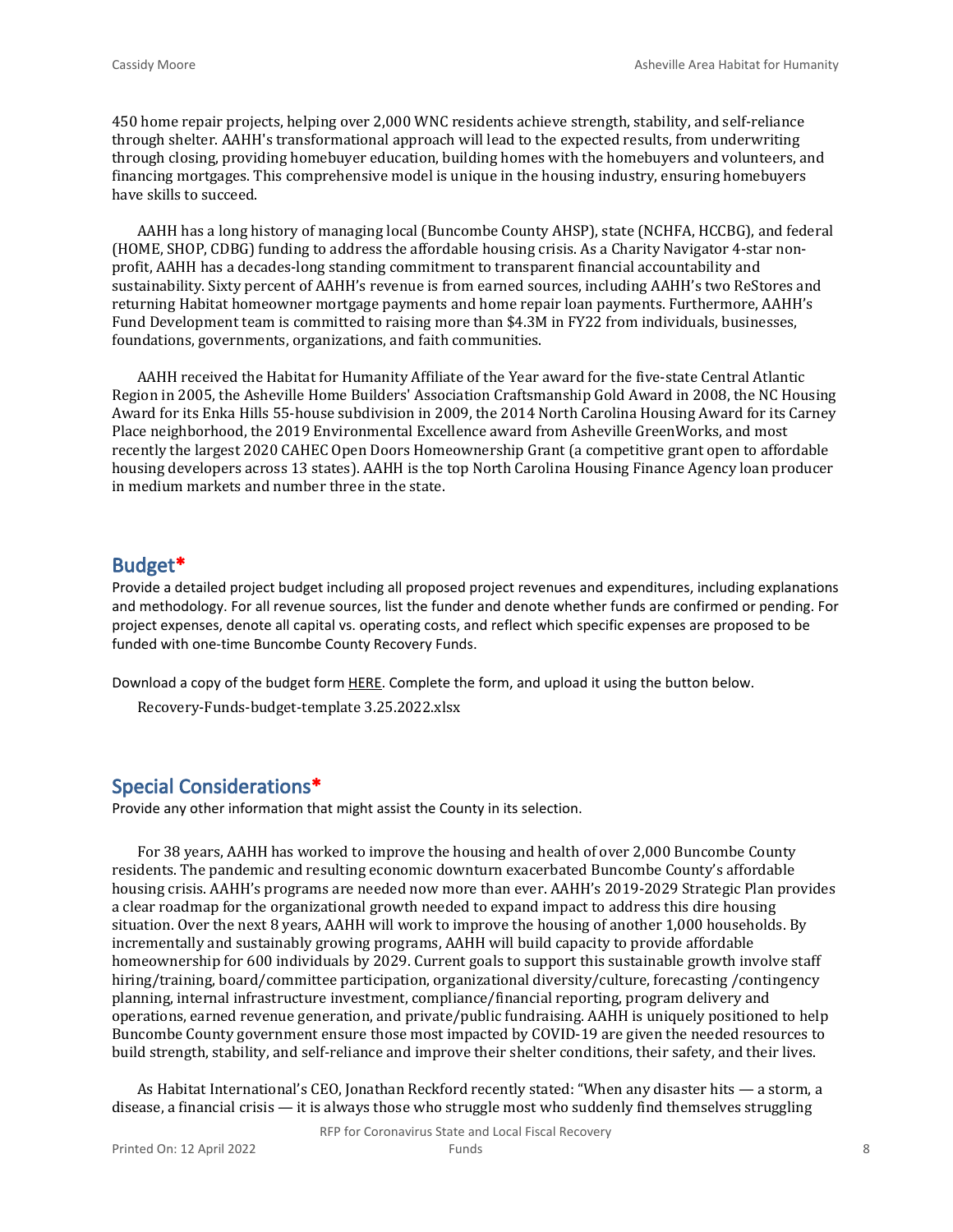even more. They are our neighbors. Families already living in conditions that aren't conducive to good health, those whose finances have long been taxed beyond measure because housing eats up too large a portion of their income, those newly vulnerable because of the economic shock waves that something like this so often sets off."

Through affordable homeownership, AAHH provides and promotes access to quality, safe, thoughtfullydesigned homes. Every house AAHH builds is one step closer to a world where everyone has a decent place to live.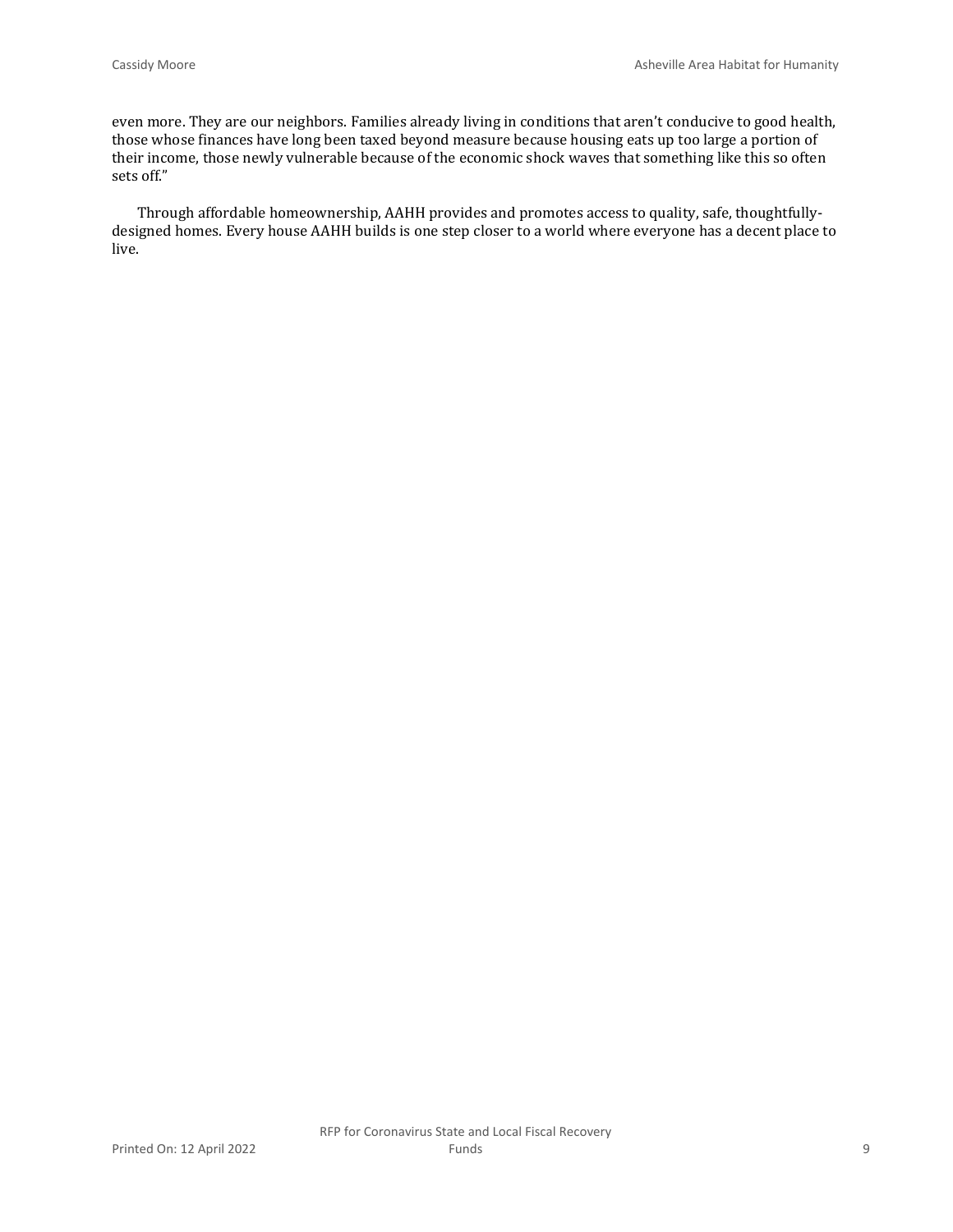## File Attachment Summary

### *Applicant File Uploads*

- 501c3\_Letter\_0028-1073\_2020.pdf
- Recovery-Funds-budget-template 3.25.2022.xlsx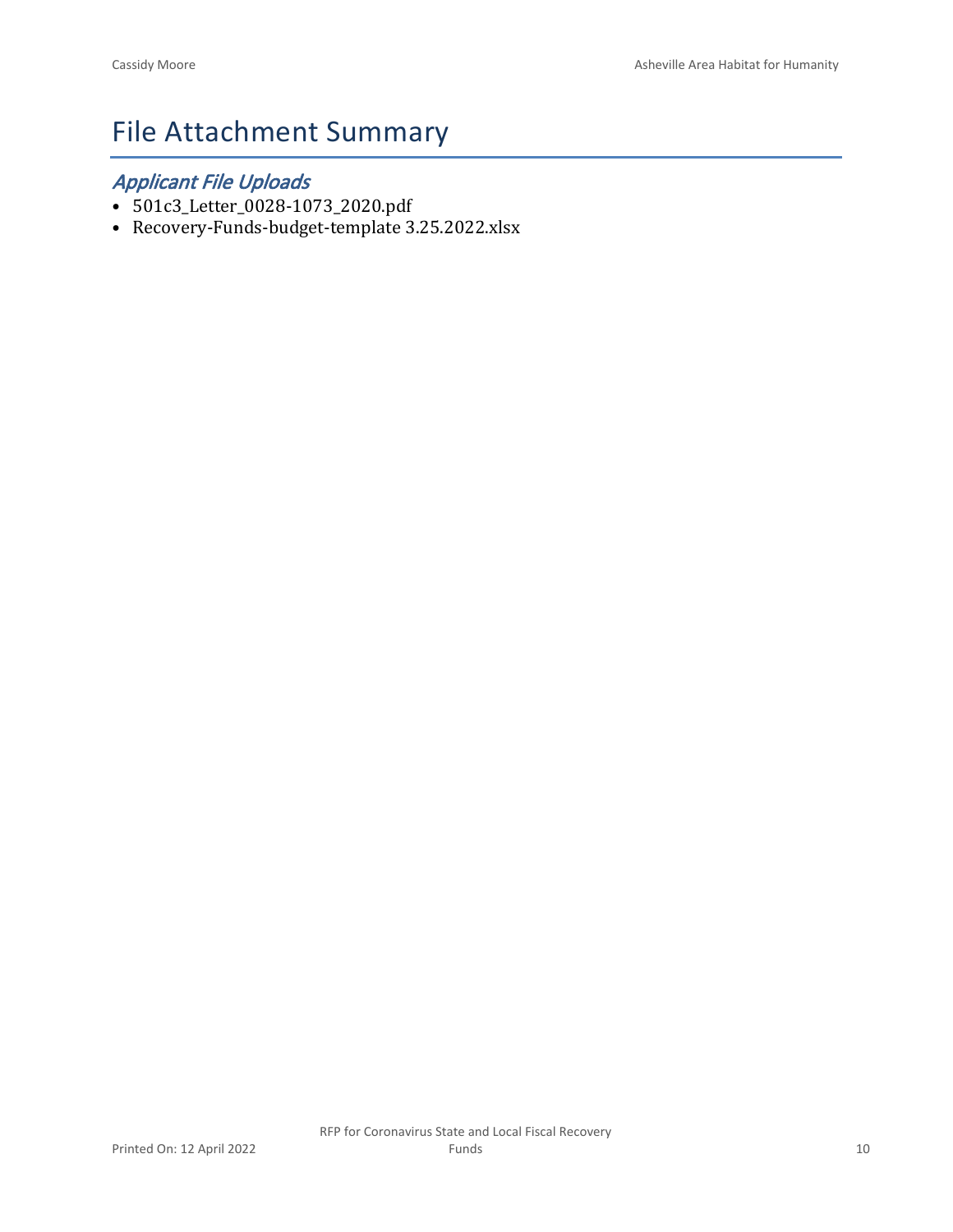Help build it!



August 12, 2019

Asheville Area HFH 33 Meadow Rd Asheville, NC 28803-2652

#### **RE: 501(c)(3) Letter for Asheville Area HFH, Partner ID# 0028-1073**

Dear affiliate leader:

This letter will confirm that Asheville Area HFH, with employer identification number 56- 1363464, is considered a subordinate under the group tax exemption umbrella of Habitat for Humanity International, Inc. ("HFHI") under Section 501(c)(3) of the Internal Revenue Code.

The group exemption number assigned to HFHI by the IRS is 8545. This number may be provided to prospective donors, foundations and other grant organizations as they request it and is required on certain IRS forms.

Enclosed is a copy of the determination letter dated June 18, 2019, provided by the IRS as evidence of HFHI's tax exempt status as well as its group exemption. The determination letter, together with this letter, confirms Asheville Area HFH's subordinate status and provides evidence of its tax exempt status under Section  $501(c)(3)$  of the Code.

In partnership,

**Jim Mellott** VP Finance

Enclosure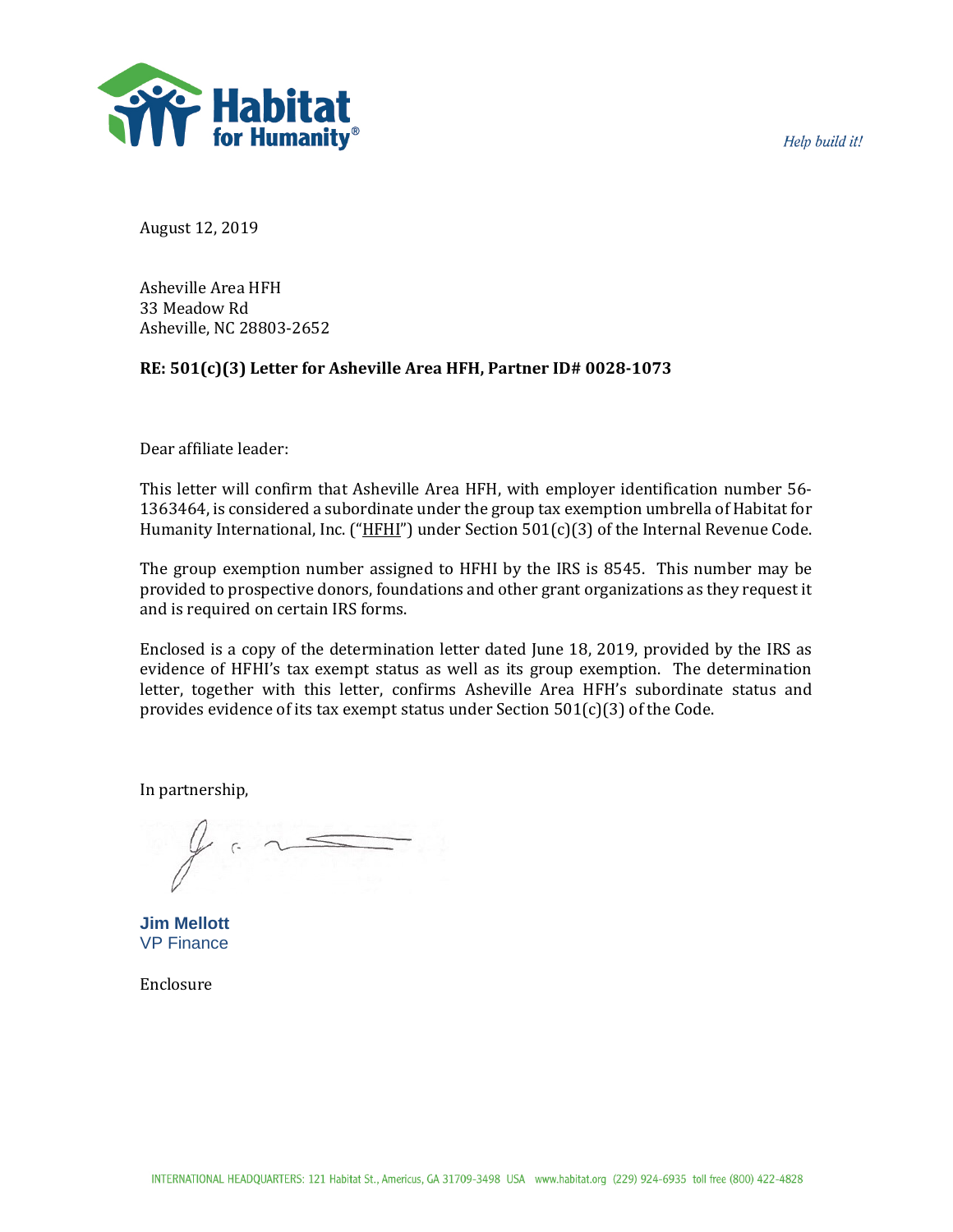#### **IRS** Department of the Treasury P.O. Box 2508, Room 4010 Cincinnati OH 45201

In reply refer to: 4077383720 June 18, 2019 LTR 4167C - 0 91-1914868 000000 00 00034202

BODC: TE

JANGITANGHIMI YILIAARUH NOR TATTEAN

HABITAT FOR HUMANITY INTERNATIONAL **INC** HABITAT FOR HUMANITY INTRNL PARENT 322 W LAMAR ST AMERICUS GA 31709-3543

019599

Employer identification number: 91-1914868 Group exemption number: 8545

Dear Taxpayer:

This is in response to your request dated Mar. 28, 2019, for information about your tax-exempt status.

Our records indicate we issued a determination letter to you in January 1987, and you're currently exempt under Internal Revenue Code (IRC) Section 501(c)(3).

We also recognized the subordinates on the list you submitted as exempt from federal income tax under IRC Section 501(c)(3).

For federal income tax purposes, donors can deduct contributions they make to you as provided in IRC Section 170. You're also qualified to receive tax deductible bequests, legacies, devises, transfers, or gifts under IRC Sections 2055, 2106 and 2522.

Because IRC Section 170(c) describes your subordinate organizations, donors can deduct contributions they make to them.

Please refer to www.irs.gov/charities for information about filing requirements. Specifically, IRC Section 6033(j) provides that, if you don't file a required return or notice for three consecutive years, your exempt status will be automatically revoked on the filing due date of the third required return or notice.

In addition, each subordinate organization is subject to automatic revocation if it doesn't file a required return or notice for three consecutive years. Subordinate organizations can file required returns or notices individually or as part of a group return.

For tax forms, instructions, and publications, visit www.irs.gov or call 1-800-TAX-FORM (1-800-829-3676).

If you have questions, call 1-877-829-5500 between 8 a.m. and 5 p.m., local time, Monday through Friday (Alaska and Hawaii follow Pacific Time).

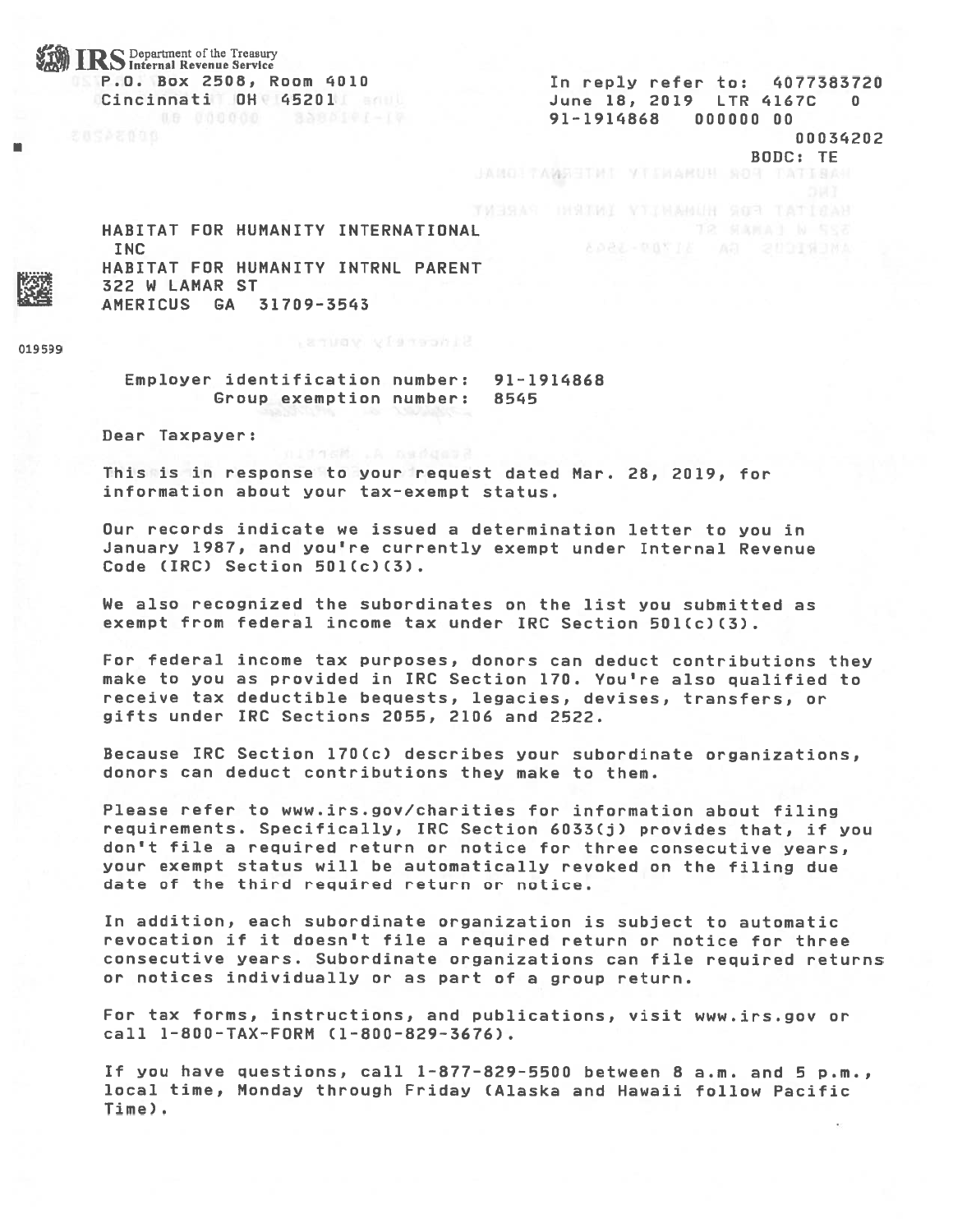June 18, 2019 LTR 4167C 0 91-1914868 000000 00 00034203

HABITAT FOR HUMANITY INTERNATIONAL **TNC** HABITAT FOR HUMANITY INTRNL PARENT 322 W LAMAR ST AMERICUS GA 31709-3543

Sincerely yours,

stephen a. martin

Stephen A. Martin **EDirector, ED Rulings & Agreements**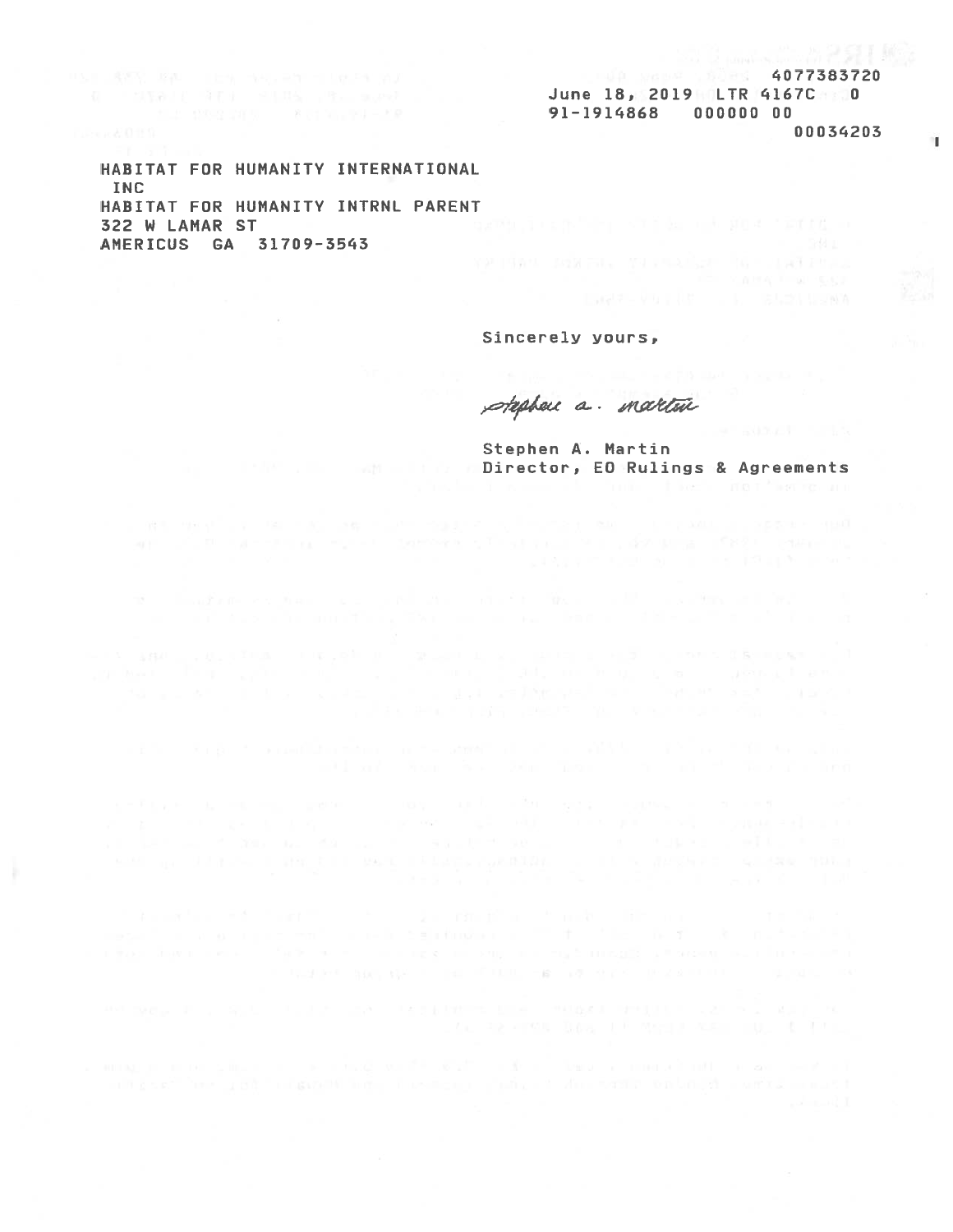### **IRS Group Exemption FAQs**

#### **The IRS refers to "central" or "parent" organizations, as well as "subordinate" organizations? What does these terms mean?**

An organization that has been granted a  $501(c)(3)$  group exemption by the IRS is referred to as the central or parent organization. The central organization generally supervises many affiliates or chapters, called subordinate organizations. The subordinate organizations have similar structures, purposes, missions and activities.

> $\triangleq$  In Habitat's case, HFHI is the central organization and each Affiliate is a subordinate organization.

#### **What is the reason for group exemptions vs individual exemptions?**

Group exemptions are an administrative convenience for both the IRS and organizations with many affiliated organizations. Subordinates in a group exemption do not have to file, and the IRS does not have to process, separate applications for exemption. Instead, the IRS allows the central organization to include its subordinate organizations under its tax exempt "umbrella."

> $\div$  Group exemptions are more convenient because only one central organization (HFHI) needs to be checked for tax exempt status.

#### **Who determines if a subordinate organization may be included under the central organizations' group exemption?**

The central organization, not the IRS, determines who is exempt under its  $501(c)(3)$ umbrella. The IRS does not approve or deny a subordinate's inclusion on HFHI's roster of exempt subordinates. It is solely at the discretion of the central organization holding the 501(c)(3) designation as long as the subordinate is similar in mission, purpose, structure and activities. The IRS leaves it up to the central organization to police its own list of subordinate entities and to report any changes. Failure to monitor the list in accordance with the rules set forth by the IRS may result in the central organization having its 501(c)(3) status revoked.

> $\div$  HFHI is the final determiner of whether Affiliates are on its group exempt list. The IRS will not issue a letter with regard to an individual Affiliate.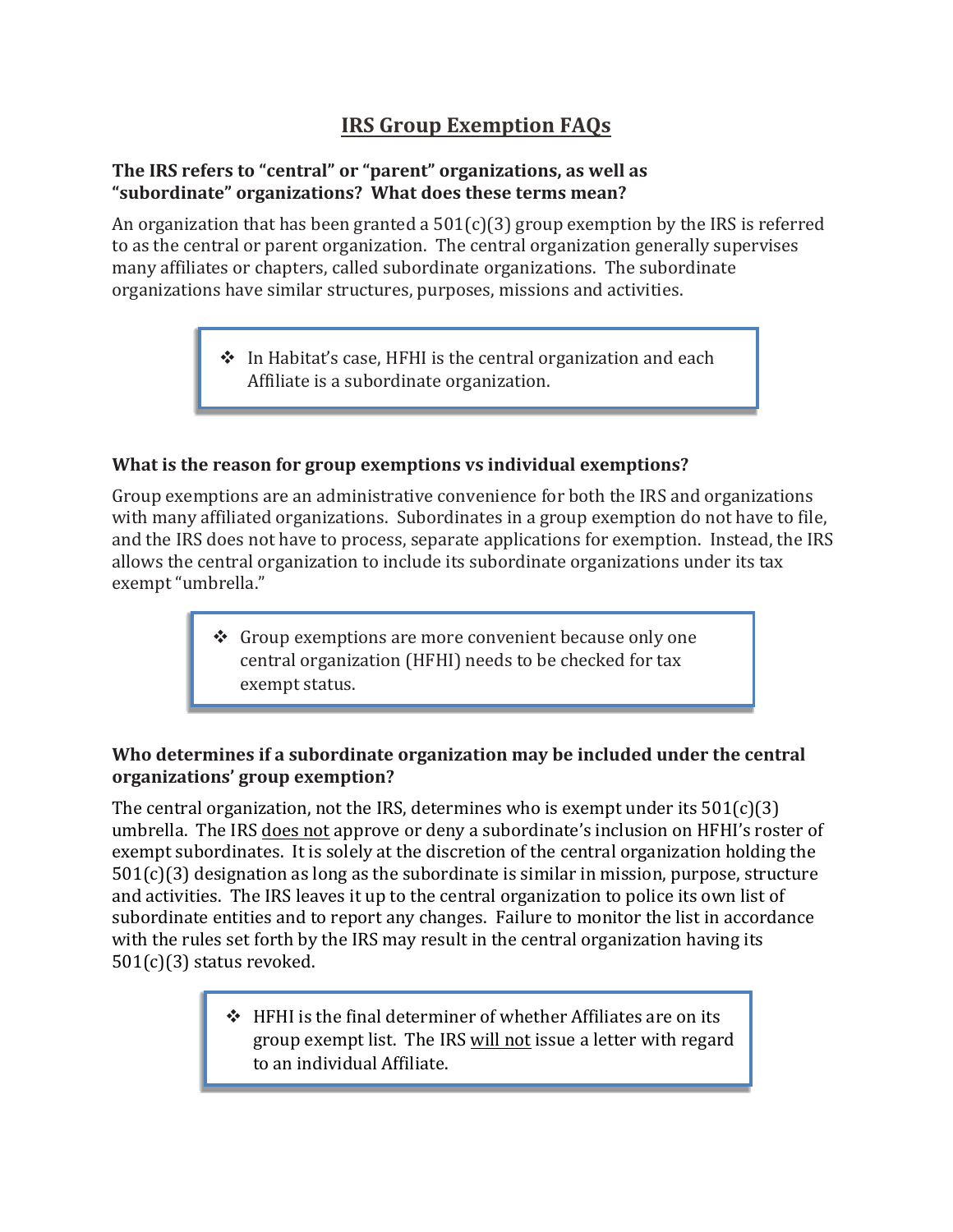#### **How does a donor verify that an organization is included as a subordinate in a group exemption ruling?**

The central organization which holds the group exemption (rather than the IRS) determines which organizations are included as subordinates under its group exemption umbrella. Therefore, a donor should verify that an organization is a subordinate eligible to receive tax deductible donations by requesting a copy of a letter provided by the central organization to the subordinate confirming the subordinate entity's inclusion on its roster of exempt subordinates. This letter, coupled with a copy of the central organizations 501(c)(3) determination letter provides adequate proof of the entity's tax exempt status.

- $\triangleleft$  Affiliate should provide donors a copy of the confirmation letter (with the HFHI IRS determination letter attached) that HFHI provides to each Affiliate on an annual basis.
- $\div$  Donors should be told that the IRS determination letter will not reference the Affiliate by name.

#### **How do donors verify that contributions are deductible with respect to a subordinate organization in a section 501(c)(3) group exemption ruling?**

۰

Many donors are accustomed to consulting the IRS database known as EOS Select Check to confirm that donations to a specific organization are tax deductible. This works well for organizations that have an individual tax exemption; however, it creates a bit of confusion when it comes to organizations with a group tax exemption status.

The EOS Select Check database does NOT list all subordinate entities. It lists the central organization because the central organization is the entity that applied for, and was granted, a 501(c)(3) designation. Many times donors become alarmed when they do not see the individual Affiliate listed in the database. It is important to explain to your donor that providing HFHI's group exemption number (GEN) along with a confirmation letter from HFHI, as the central organization, is sufficient proof of the subordinate entity's tax exempt status. Donors may rely upon central organization verification with respect to deductibility of contributions to subordinates covered in a section  $501(c)(3)$  group exemption ruling.

> ❖ Explain to your donors early the procedure so that they will not be surprised when the Affiliate is not referenced on the EOS database.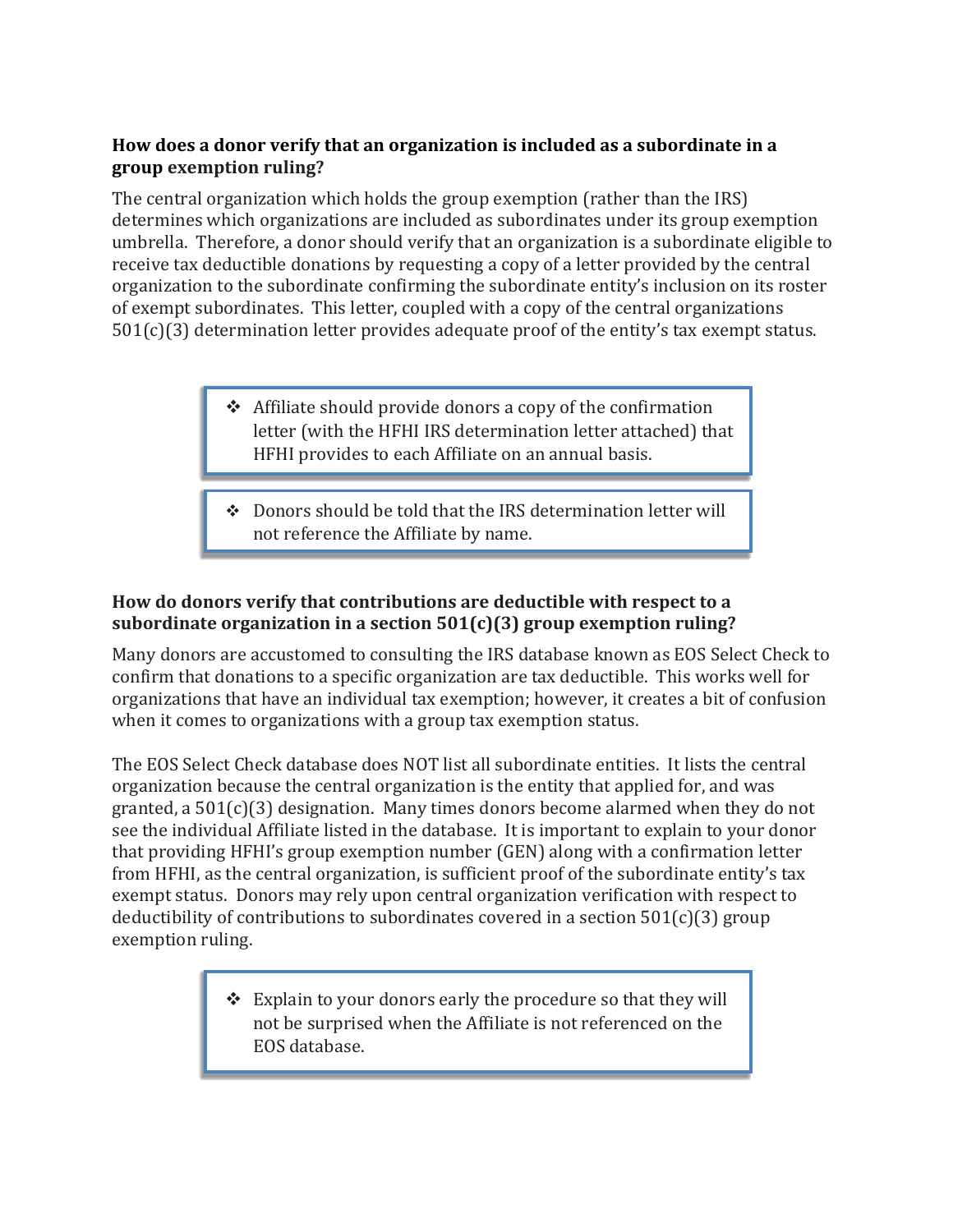#### **Employer Identification Number (EIN) vs Group Exemption Number (GEN)**

The Employer Identification Number (EIN) is a nine-digit number that is unique to each business and generally appears in the following format: XX-XXXXXXX. Its role for a business is similar to that of the Social Security number for an individual. The number includes information about which state the corporation is registered in. This unique identification number is assigned to a business entity so that they can easily be identified by the Internal Revenue Service. The EIN is also known as a Federal Identification Number (FIN) or Tax ID.

This number is apart and separate from a company's group exemption number (GEN). The EIN identifies the specific organization. The GEN identifies the entity's further designation as a tax exempt organization.

The GEN number is a number assigned by the IRS which identifies the central organization who was granted the group exemption. The GEN number is a 4 digit number that should be supplied to donors when they make a donation. This number allows the donor to make a tax deduction based on the donation to the tax exempt entity.

- HFHI's GEN is 8545. This should be given to your donors.
- Do not use HFHI's EIN in your Affiliate's tax return and other documents. This will cause the IRS to confuse your Affiliate with HFHI (including accidentally holding you responsible HFHI's payroll taxes, misreporting on Form 990, etc.)

 $\div$  HFHI's GEN is 8545. This should be given to your donors.

 Do not use HFHI's EIN in your Affiliate's tax return and other documents. This will cause the IRS to confuse your Affiliate with HFHI (including accidentally holding you responsible HFHI's payroll taxes, misreporting on Form 990, etc.)